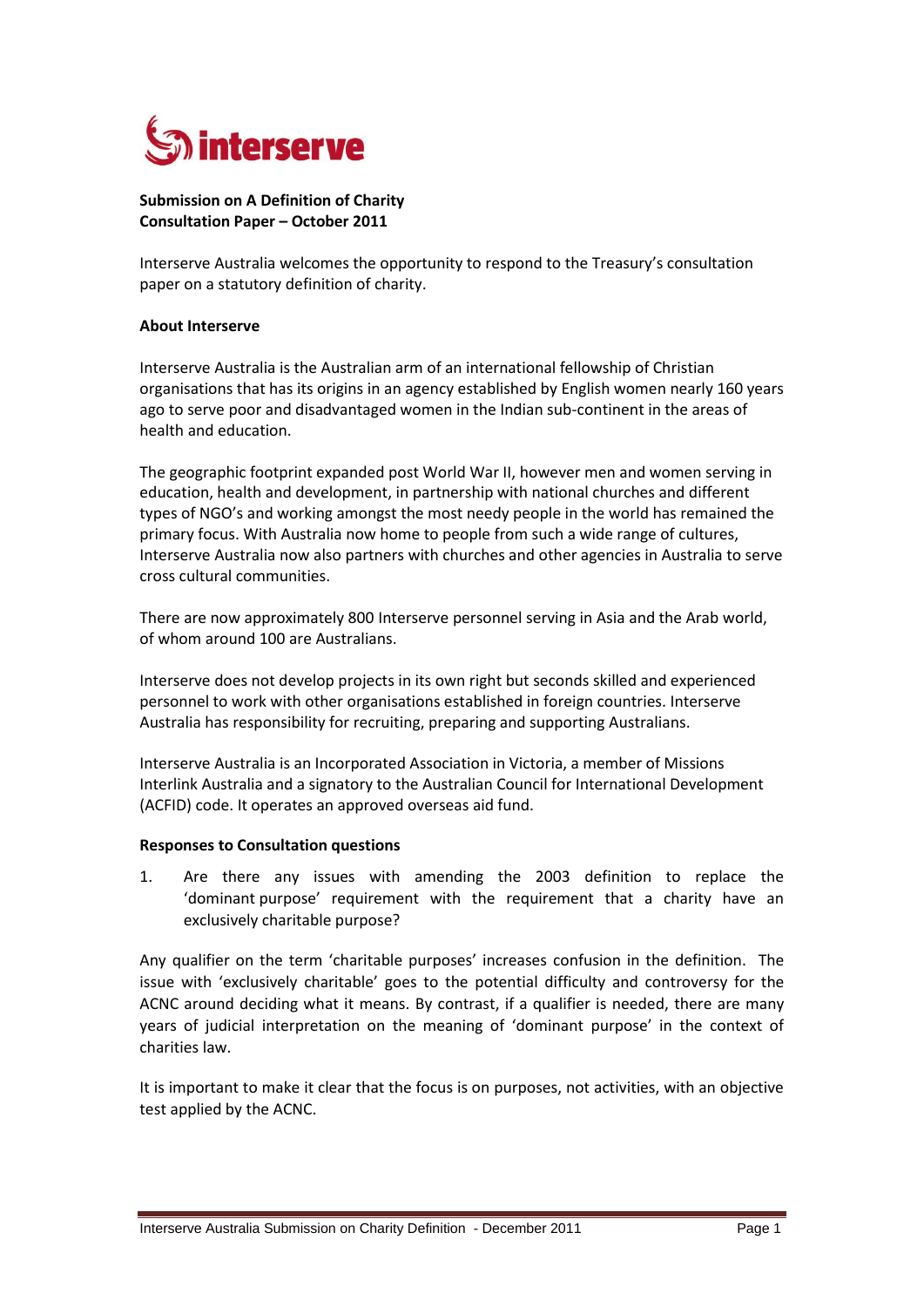2. Does the decision by the New South Wales Administrative Tribunal provide sufficient clarification on the circumstances when a peak body can be a charity or is further clarification required?

We appreciate clarity around the charitable status of peak bodies and suggest that the wording of the NSW ADT decision be included in the definition. We understand that other courts are not necessarily bound to follow the NSW ADT decision and therefore it might not impact their decision, thereby increasing uncertainty for organisation of this nature.

3. Are any changes required to the Charities Bill 2003 to clarify the meaning of 'public' or 'sufficient section of the general community'?

We would have concerns around any definition that would impact smaller organisations or purposes that, for example, assist people in remote communities or people with rare diseases. In this regard, we note the Board of Taxation recommendation 6.25 that it should be clear that any determination of whether the number of people to whom a benefit may be provided is 'numerically negligible' should be determined by reference to the 'size of that part of the community to whom the purpose would be relevant'.

We further note that the concept of 'public' is difficult to define, whereas the concept of 'private' (i.e. what is not public) is easier to define more clearly and may provide greater clarity to organisations.

4. Are changes to the Charities Bill 2003 necessary to ensure beneficiaries with family ties (such as native title holders) can receive benefits from charities?

# [no comment]

5. Could the term 'for the public benefit' be further clarified, for example, by including additional principles outlined in ruling TR 2011/D2 or as contained in the Scottish, Ireland and Northern Ireland definitions or in the guidance material of the Charities Commission of England and Wales?

It is difficult to define what things are 'for the public benefit' as this is a constantly changing concept. In our view, it would be more appropriate to presume that a organisation with charitable purposes within one of the stated categories of charity is for the public benefit unless it is shown that it is for private benefit, or it harmful or detrimental to the public. The concept of private benefit is more static and therefore easier to define.

6. Would the approach taken by England and Wales of relying on the common law and providing guidance on the meaning of public benefit, be preferable on the grounds it provides greater flexibility?

We agree that greater flexibility is helpful in the determination of public benefit. The best way to obtain this flexibility is to continue to rely on the common law, including the continuation of the common law (rebuttable) presumption of public benefit in respect of stated categories of charity.

The approach taken by England and Wales in this regard is not appropriate in the Australian context. This guidance has been costly to develop and administer, has been found by the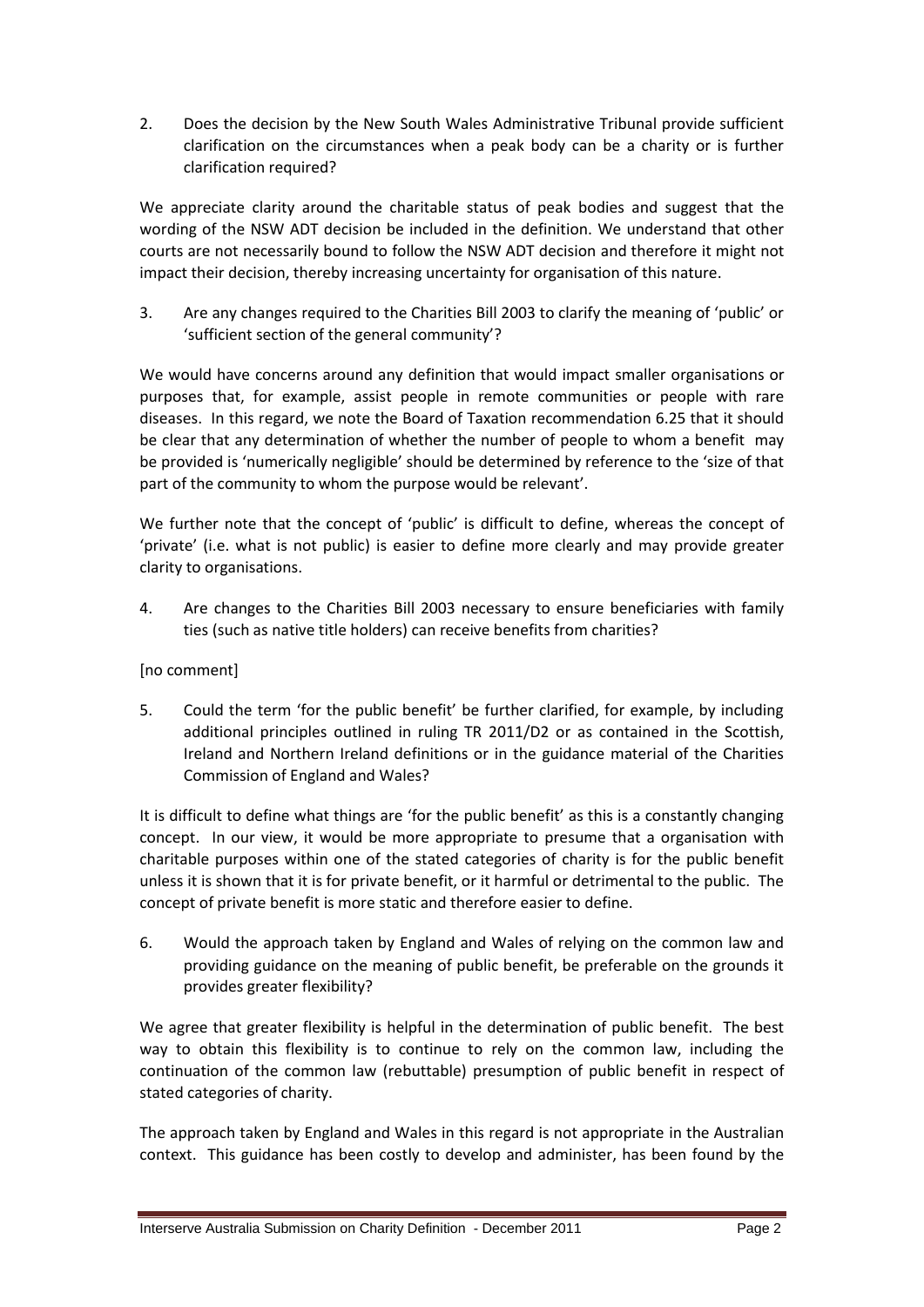Tribunal to be incorrect and over-reaching, and could not necessarily be easily adopted into the Australian context.

7. What are the issues with requiring an existing charity or an entity seeking approval as a charity to demonstrate they are for the public benefit?

Stated categories of charity, such as the first 3 Pemsel heads or any wider formulation, have been specifically stated on the basis that they are beneficial to the community and charitable and consequently there should be a presumption of public benefit for charities in relation to these categories (such as the advancement of education, advancement of religion and relief of poverty).

The concept of 'public benefit' is difficult and administratively costly to positively prove, especially in situations where the benefits provide are intangible or indirect in nature.

Any suggestion that the removal of the presumption will result in a decrease in administrative costs to the regulator and no substantial increase to the sector is flawed, as it must be recognised that if there is no longer a presumption of public benefit unless evidence is raised to the contrary, the regulator must presume that an organisation is not for the public benefit unless it can be positively established by evidence, and will therefore need to request, and evaluate, detailed information from all charities establishing public benefit.

8. What role should the ACNC have in providing assistance to charities in demonstrating this test, and also in ensuring charities demonstrate their continued meeting of this test?

ACNC resources, as part of its compliance function, would be best directed to gathering additional information where there is a perceived risk that an organisation does not meet charity requirements. ACNC responses need to be risk based and proportionate.

Consequently, the best way to appropriately use the ACNC resources is to presume public benefit for stated categories of charity, and direct the resources of the ACNC, not to investigating whether each and every applicant is for the public benefit, but to investigating in detail those organisations that appear to be for private benefit, or appear to have harmful or detrimental purposes or ways of achieving their purposes, and to educating the sector in relation to these factors.

9. What are the issues for entities established for the advancement of religion or education if the presumption of benefit is overturned?

Education and religion should be considered to be inherently for the public benefit, as they are under the Pemsel heads. It is particularly difficult in the case of charities for the advancement of education and charities for the advancement of religion to positively demonstrate public benefit as the benefits provided by organisations of this nature are often intangible, indirect and may also be future benefits rather than present benefits.

Further, the changing world views in society may have an adverse impact on charities of this nature and may limit their ability to show continuing public benefit in the future.

10. Are there any issues with the requirement that the activities of a charity be in furtherance or in aid of its charitable purpose?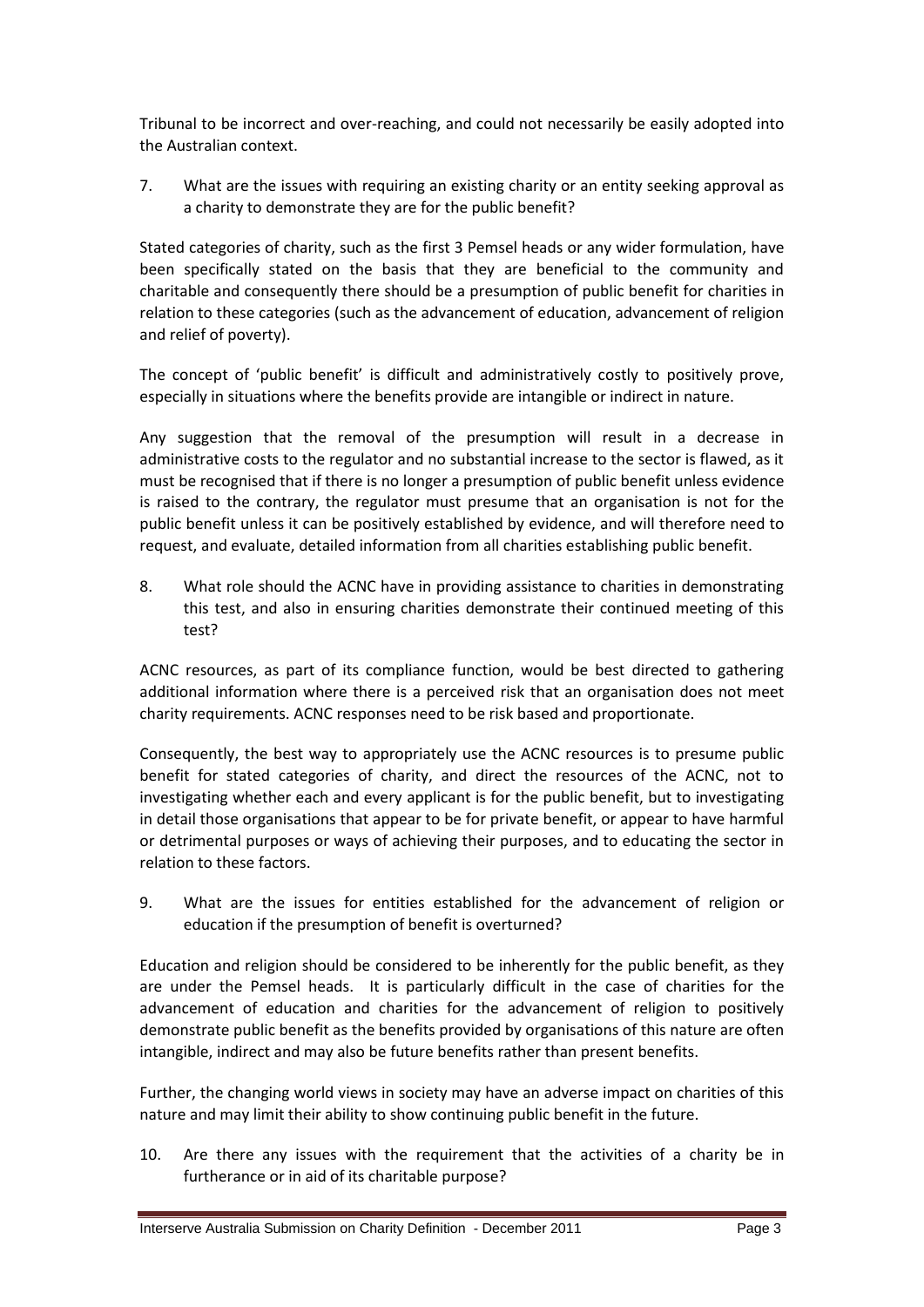Under the current law, it is already well established that a charitable organisation must use their income and assets in furtherance of their charitable purpose, or in furtherance of a purpose that is incidental or ancillary to a charitable purpose. Any confusion in relation to this requirement seems to stem not from a shortcoming in the law but rather from the reluctance of the current regulator, or the Attorney's General of each State as the protectors of charities, to enforce this requirement.

11. Should the role of activities in determining an entity's status as a charity be further clarified in the definition?

The test should be about purposes which must not be confused with activities. It is not relevant to consider activities. Activities that are not inherently charitable become charitable when done for a charitable purpose and consequently consideration of the activities themselves confuses the determination of whether an organisation is charitable.

12. Are there any issues with the suggested changes to the Charities Bill 2003 as outlined above to allow charities to engage in political activities?

Any charity should be able to engage in political activity to promote its charitable purpose however financial support should be excluded.

13. Are there any issues with prohibiting charities from advocating a political party, or supporting or opposing a candidate for political office?

In a democracy, and in Australia, where voting is compulsory, charities should be able to advocate, support or oppose in this way.

14. Is any further clarification required in the definition on the types of legal entity which can be used to operate a charity?

The definition of charity to be enacted is intended to apply for all purposes of Commonwealth Law, and hopefully also State and Territory Laws. As a result, the definition should not be driven by tax policy considerations, but should be driven by broad characterisations of what constitutes charity. The definition of Charity should be broad and inclusive of all entity types, and any narrowing of the definition for tax policy reasons relating to the imposition of income tax should be done in taxing statutes rather than the charities definition.

15. In the light of the *Central Bayside* decision is the existing definition of 'government body' in the Charities Bill 2003 adequate?

Consistent with the Central Bayside decision, significant government funding, in regulated sectors of Australian industry and society, does not make an entity a government body.

16. Is the list of charitable purposes in the Charities Bill 2003 and the *Extension of Charitable Purposes Act 2004* an appropriate list of charitable purposes?

The list of charitable purposes is appropriate provided that the presumption of public benefit is retained.